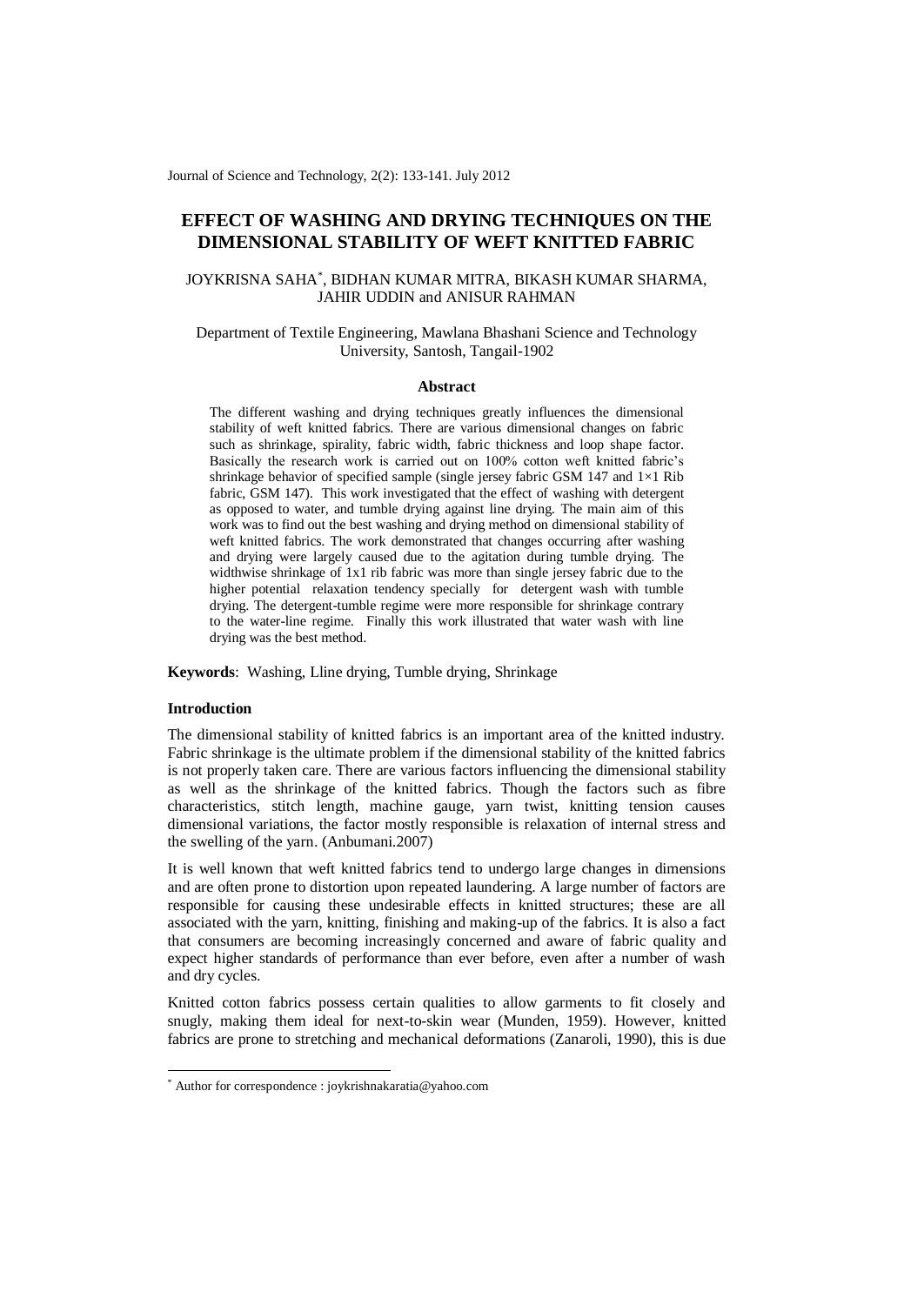to the fact that the yarns are put under a high stress factor whilst the fabric is being produced and finished. These torsion forces within the yarns are present when the fabric is taken off the machine and the fabric is left in a highly distorted state (Hepworth, 1989). Knitted fabrics often never fully recover from these strains and have to withstand the considerable wear and tear due to everyday use and laundering processes.

To meet the demands of an increasing market, knitters have called for increased research into the dimensional stability of knitted cotton goods. With the rising popularity of cotton, greater demands in terms of quality were required as the customer became more aware of the negative properties, e.g. shrinkage from laundering (Munshi, V.G et al.1993). The properties of cotton are limited due to its natural origins, therefore, if the consumer continues to expect higher quality and dimensionally stable garments, the actual construction of the fabric needs to be investigated. Another problem manufacturers have to contend with is the factors affecting variability in customer washing processes. (Thomas, 1994)

The prediction of washing performance is therefore an enormous task. It requires an indepth knowledge of the geometry, stability and forces held within the fabric. The main aim of this work was to systematically investigate the effect of the washing and drying variables on the dimensional stability and distortion of knitted fabrics. The work demonstrated that changes occurring after laundering were largely due to alterations in the loop shape, rather than loop length. The fabrics had taken up their fully relaxed state and appropriate conditions for laundering. The major aim of this research is to find out dimensional changes of weft knitted fabrics due to different washing techniques.

#### **Materials and Method**

## *Materials*

Two fabrics were selected for measuring dimensional stability i.e. single jersey and  $1\times1$ rib fabric. The yarn count of single jersey is  $30$ 's and  $1 \times 1$  rib is  $40$ 's. The color of both fabrics are white and finished gsm are same (147).we took four sample separately from each fabric for this test.

*Materials for Shrinkage test*

- $\triangleright$  Template
- $\triangleright$  Scissor
- $\triangleright$  Sewing machine
- $\triangleright$  Washing machine
- $\triangleright$  Washing Chemicals
- $\triangleright$  Dryer
- $\triangleright$  Tape

#### *Standard testing condition:*

Fabrics were fully conditioned for 48 hours in a standard testing atmosphere of 20  $\pm$  2 °C temperature and  $65 \pm 2\%$  relative humidity. The whole washing was done by the ISO:6330 method.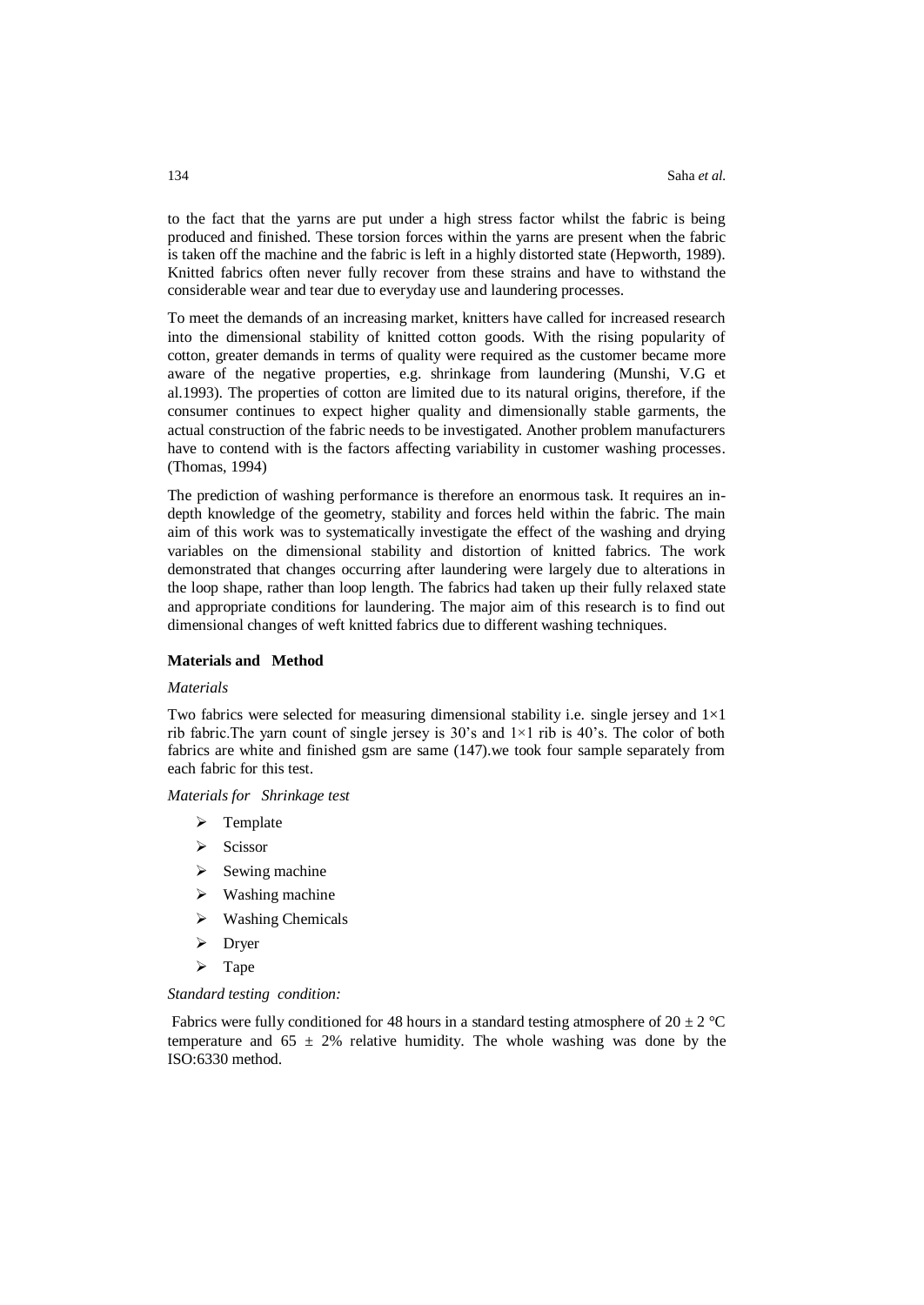## *Method*

Here two fabrics are tested i.e. single jersey  $& 1 \times 1$  Rib. We had taken four sample fabric from the same fabric each. At first it was washed without detergent and then washed with detergent. The whole washing was done by the ISO: 6330 Method .We had to wash those sample fabrics at 40°C for 18 min and four times rinse had done here. Line and tumble drying were done for drying that sample. The washing and drying specifications (Anand et al. 2002) are described in table -1:

## **Table 1. Washing and drying specifications are**

| <b>REGIME</b>                        | <b>CODE</b> |  |  |
|--------------------------------------|-------------|--|--|
| 1) Water wash with line drying       | WI.         |  |  |
| 2) Detergent wash with line drying   | DL          |  |  |
| 3) Water wash with tumble drying     | WТ          |  |  |
| 4) Detergent wash with tumble drying |             |  |  |

*Washing Recipe for measuring shrinkage of weft knitted fabric (with detergent):*

- 1. Liquor Ratio : 1:50
- 2. Temperature : 40°C
- 3. Detergent(Jet washing powder) 0.5% on the weight of the weft knitted sample.
- 4. Sample size : 50 x 50 cm.
- 5. Marking area 35 x 35 cm (mark with marking scale).
- 6. Washing Time : 18 min at 40°C
- 7. Rinse & spin
- 8. Drying with tumble or line

*Washing recipe for measuring shrinkage of weft knitted fabric (without detergent):*

- 1. Liquor Ratio : 1:50
- 2. Temperature : 40°C
- 3. Use water for washing.
- 4. Sample size : 50 x 50 cm.
- 5. Marking area 35 x 35 cm (mark with marking scale).
- 6 . Washing time : 18 min at 40°C
- 7. Rinse & spin
- 8. Drying with tumble or line

The rinse process are carried out according to ISO: 6330 method

## *Rinse Process*

In this method four times rinse had been done for single jersey and  $1\times1$  rib. Both types of washing (with detergent and without detergent) had been done for this method.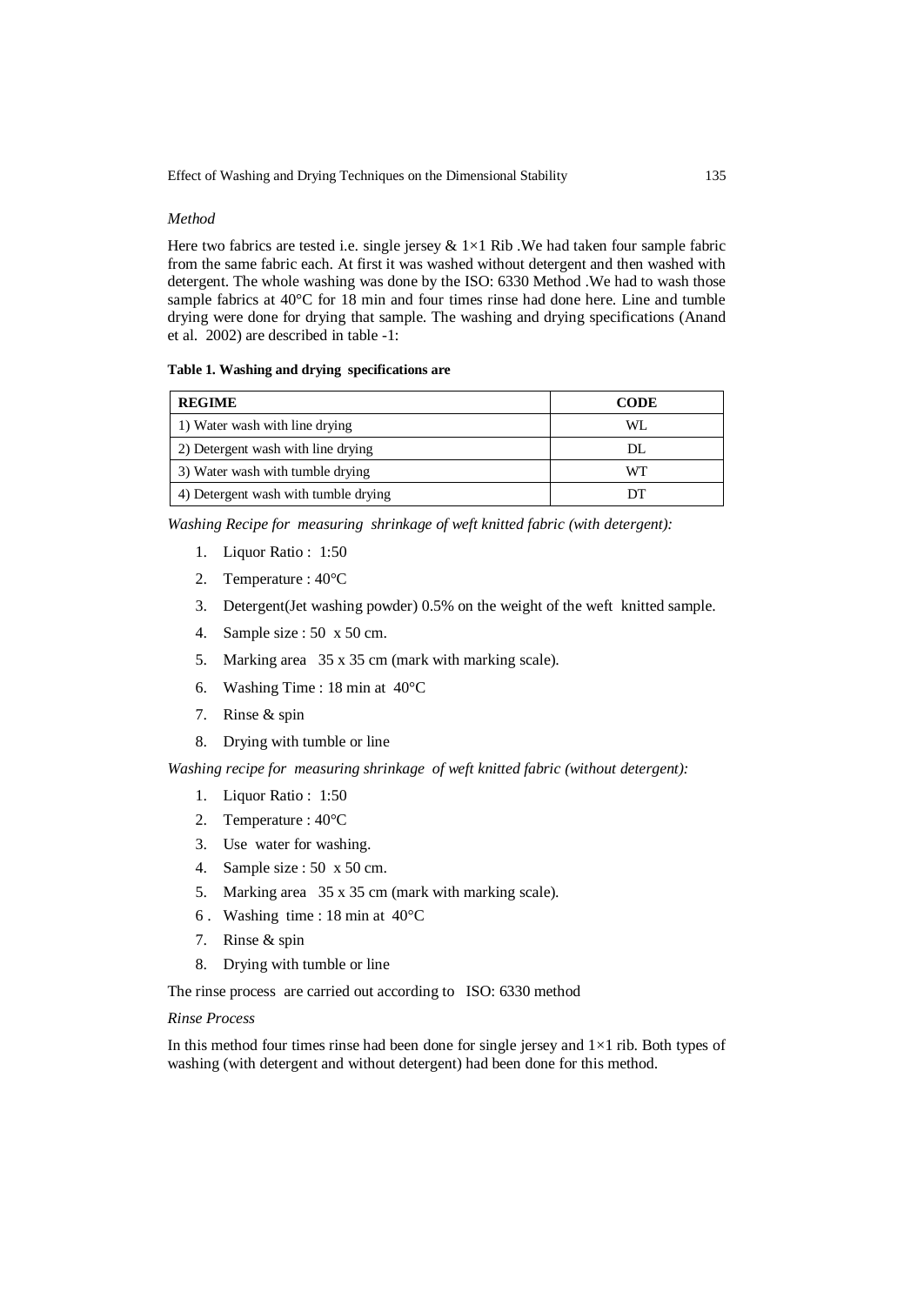136 Saha *et al.*

| <b>Rinse -1</b>                 | Rinse -3                          |
|---------------------------------|-----------------------------------|
| Liquor level: 13cm (in machine) | Liquor level : 13 cm (in machine) |
| Rinse time: 3 min               | Rinse: 3 min                      |
| <b>Rinse -2</b>                 | Rinse-4                           |
| Liquor level: 13cm (in machine) | Liquor level: 13 cm (in machine)  |
|                                 |                                   |

*Drying System*

After washing we took eight sample for drying. Both single jersey  $& 1 \times 1$  Rib fabric samples were dried with line and tumble system. For line and tumble drying we had to dry those sample fabrics for 4 hours at room temperature and 30 min at  $60^{\circ}$ C temperature respectively

*Calculation of Shrinkage:* The specimens are then allowed to cool, preconditioned and then conditioned for another 24hour to bring them into the same state they were in when they were marked. They are then remeasured on a flat smooth surface and the percentage dimensional change calculated.

Shrinkage  $=\frac{\text{original measurement} - \text{final measurement}}{\text{original measurement}} \times 100\%$  (Savile, 1999)

## **Results and Discussion**

After washed and dried the samples were prepared and tested. By testing (stitch length ,wpi, cpi, shrinkage percentage) the following tested results are given below:

| Type of Fabric | S.L (Before | S.L (After Wash) | Type of Wash | Type of Drying |
|----------------|-------------|------------------|--------------|----------------|
|                | Wash) mm    | mm               |              |                |
| Single jersey  | 2.75        | 2.77             | Water        | Line           |
| Single jersey  | 2.75        | 2.74             | Water        | Tumble         |
| Single jersey  | 2.75        | 2.77             | Detergent    | Line           |
| Single jersey  | 2.75        | 2.73             | Detergent    | Tumble         |
| $1\times1$ Rib | 2.5         | 2.52             | Water        | Line           |
| $1\times1$ Rib | 2.5         | 2.51             | Water        | Tumble         |
| $1\times1$ Rib | 2.5         | 2.52             | Detergent    | Line           |
| $1\times1$ Rib | 2.5         | 2.50             | Detergent    | Tumble         |

#### **Table 2. Variation of stitch length due to washing**

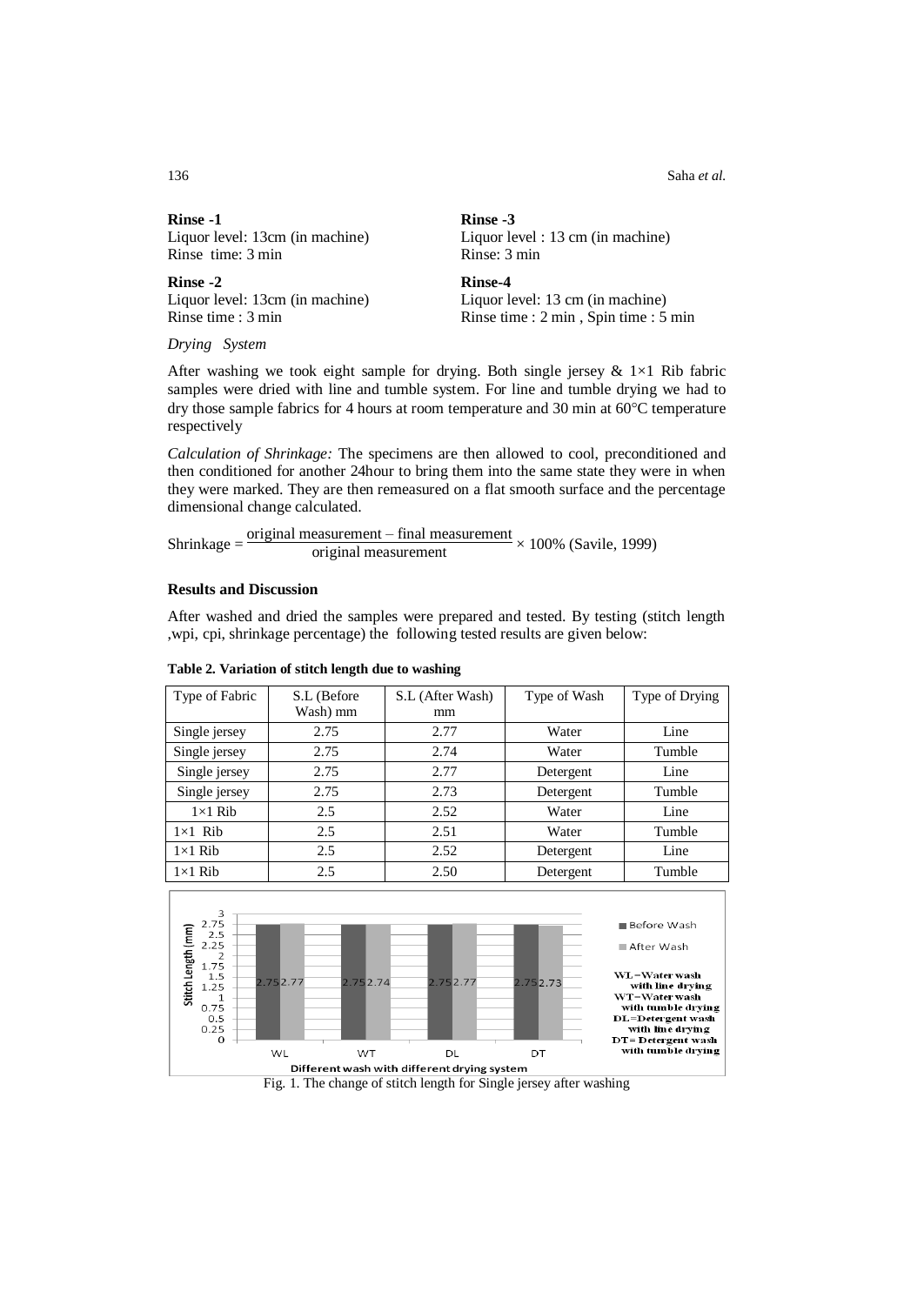

Fig. 2. The change of stitch length for  $1\times1$  Rib due to different washing

| Fabric Type    | Courses Per<br>Inch (CPI) |            | Wales per<br>inch (WPI) |            | Loop shape<br>(CPI/WPI)<br>factor | Loop shape<br>(CPI/WPI)<br>factor | (stitches/inch)<br>Stitch density<br>CPIXWPI | Type of Wash | Type of<br>Drying |
|----------------|---------------------------|------------|-------------------------|------------|-----------------------------------|-----------------------------------|----------------------------------------------|--------------|-------------------|
|                | Be fore wash              | After wash | Before wash             | After wash | Before wash                       | After wash                        | After wash                                   |              |                   |
| Single jersey  | 54                        | 53         | 38                      | 35         | 1.42                              | 1.51                              | 1855                                         | water        | Line              |
| Single jersey  | 54                        | 54         | 38                      | 40         | 1.42                              | 1.35                              | 2160                                         | water        | Tumble            |
| Single jersey  | 54                        | 53         | 38                      | 36         | 1.42                              | 1.47                              | 1908                                         | Detergent    | Line              |
| Single jersey  | 54                        | 55         | 38                      | 39         | 1.42                              | 1.41                              | 2145                                         | Detergent    | Tumble            |
| $1\times1$ Rib | 44                        | 48         | 64                      | 64         | 0.69                              | 0.75                              | 3072                                         | Water        | Line              |
| $1\times1$ Rib | 44                        | 46         | 64                      | 68         | 0.69                              | 0.68                              | 3128                                         | Water        | Tumble            |
| $1\times1$ Rib | 44                        | 49         | 64                      | 66         | 0.69                              | 0.74                              | 3234                                         | Detergent    | Line              |
| $1\times1$ Rib | 44                        | 49         | 64                      | 68         | 0.69                              | 0.72                              | 3332                                         | Detergent    | Tumble            |



Fig. 3. Variation of CPI for Single jersey due to different washing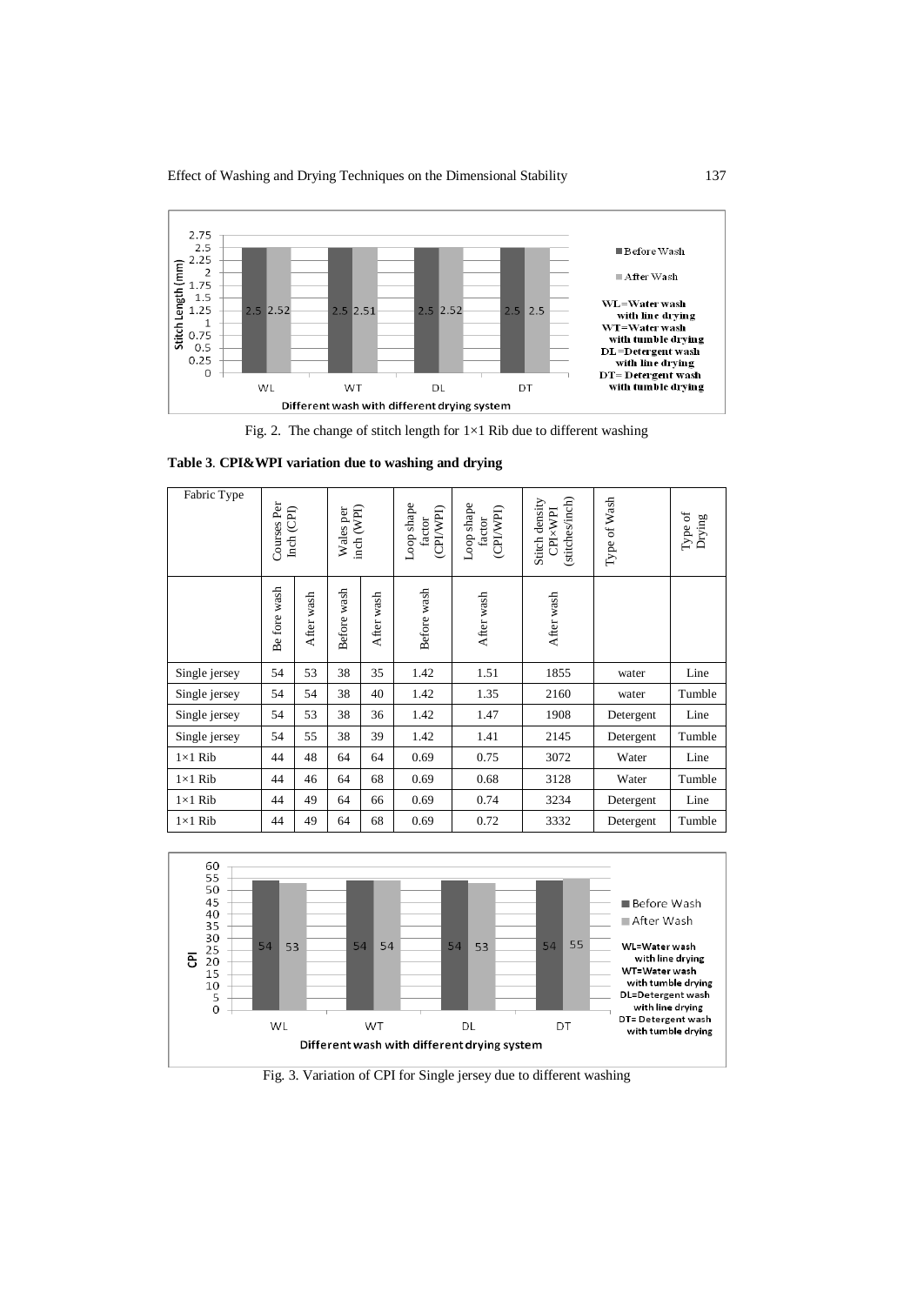

Fig. 4. Variation of CPI for 1×1 Rib due to different washing



Fig. 5. Variation of WPI for Single jersey due to different washing



Fig. 6. Variation of WPI for 1×1Rib due to different washing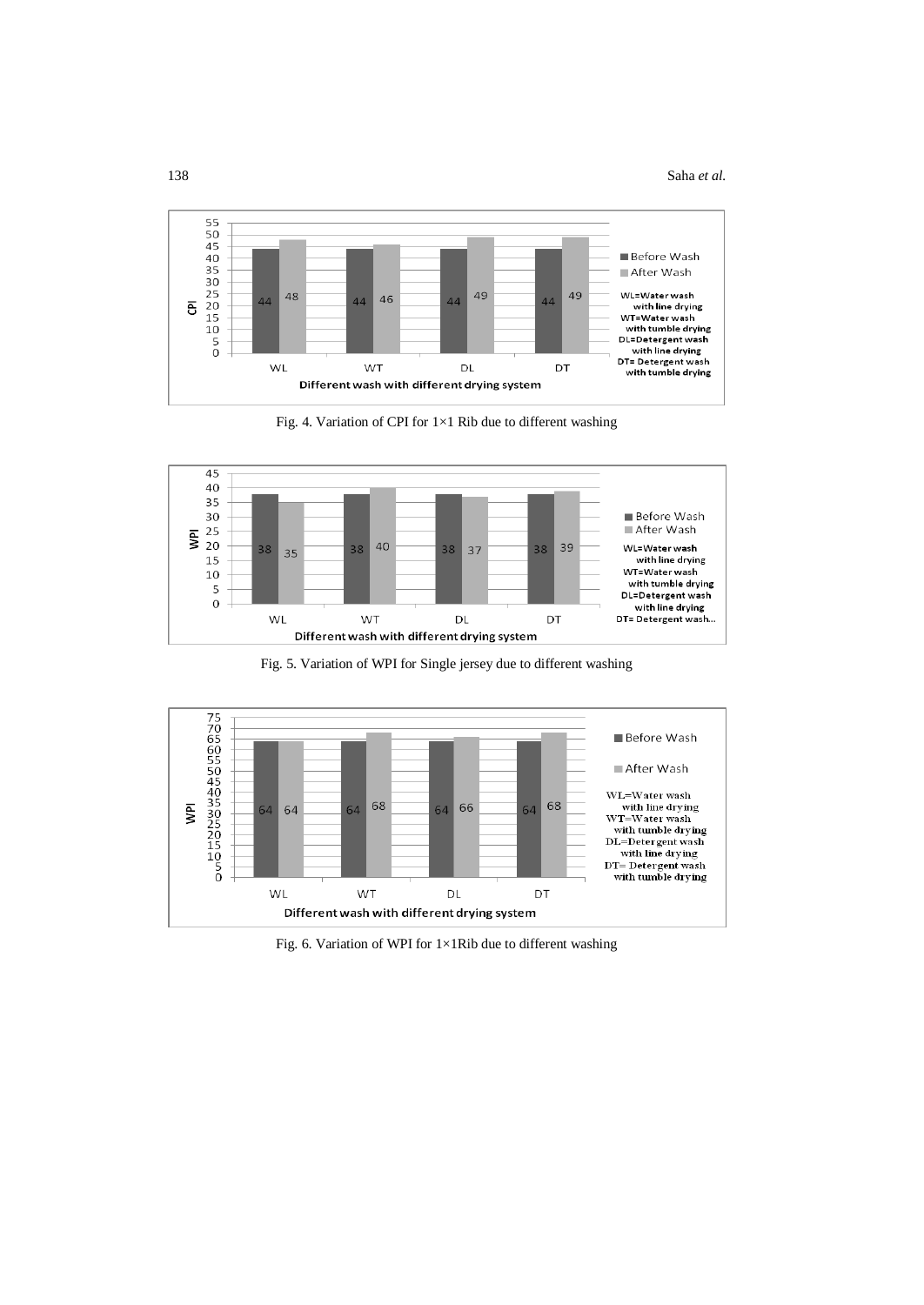| Fabric type    | Shrinkage% |         | Wash      | Drying |
|----------------|------------|---------|-----------|--------|
|                | Length     | Width   |           |        |
| Single jersey  | $+3.6$     | $-4.7$  | water     | Line   |
| Single jersey  | $-0.9$     | $-6.66$ | water     | Tumble |
| Single jersey  | $+3.9$     | $-3.52$ | Detergent | Line   |
| Single jersey  | $+1.4$     | $-6.28$ | Detergent | Tumble |
| $1\times1$ Rib | $-1.6$     | $-1.33$ | Water     | Line   |
| $1\times1$ Rib | $-5.14$    | $-6.76$ | Water     | Tumble |
| $1\times1$ Rib | $-3.3$     | $-1.52$ | Detergent | Line   |
| $1\times1$ Rib | $-7.42$    | $-5.42$ | Detergent | Tumble |

**Table 4**. **Variation of shrinkage% due to washing**



Fig. 7. Lengthwise & widthwise shrinkage% of Single jersey at different washing



Fig. 8. Lengthwise & widthwise shrinkage% of 1×1 Rib at different washing

It was expected that the results obtained for the dimensional stability tests carried out would be significantly different for two fabric structures, due to the distinct nature of each structure. A positive value indicates extension of tested fabrics and negative value represents shrinkage. The results obtained for the single jersey fabric specimens in Table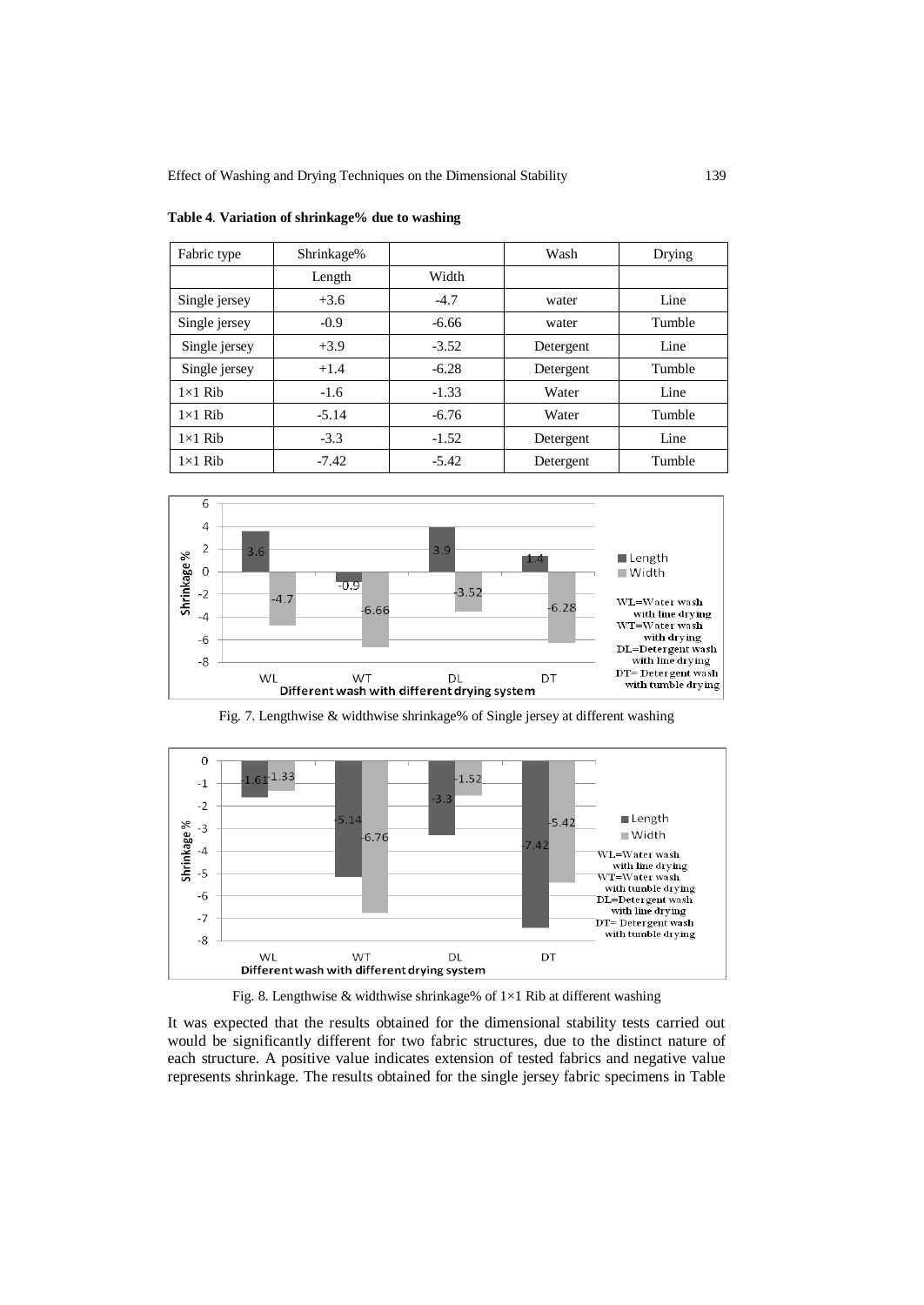4 indicated that there was a significant difference between line drying and tumble drying for single-jersey. The line-drying regime caused more extension in length direction than the tumble drying regime, whereas tumble drying tend to produce higher shrinkage at widthwise direction. It would therefore appear that washing with water and detergent by tumble caused higher shrinkage in the fabric length and width direction than line drying.

The dimensional stability tests carried out in the length and width direction for the  $1\times1$ rib fabric samples showed tumble drying regime caused more shrinkage than line drying regime.

From the above experiment we observed that among different washing  $\&$  drying systems(WL,DL,WT&DT), the shrinkage for WL(wash with line drying), is better compared with the other washing and drying system because here CPI,WPI and the change of Stitch length after washing is very slight.

But water wash in tumble drying shrinkage% of length and width is more than -5%(both Single jersey &  $1\times1$  Rib). and detergent wash in Single jersey &  $1\times1$  Rib ,drying with line or tumble, here shrinkage is not good because CPI,WPI and Stitch length change after washing is more than water wash. Tumble drying system, fabric may be shrunk more due to pressure and temperature, revolving cylinder.

So we can take decision about this thesis for achieving acceptable shrinkage that water wash with line drying should be done.

#### **Conclusion**

Length stability results for the two structures indicated that there a significant difference between tumble and line drying. The tumble-dried specimens were found to shrink to a greater extent. Line drying caused actual length extension in plain single-jersey fabrics due to the mass of the fabric causing the fabric to be drawn downwards. Two structures displayed similar trends for the dimensional stability tests in the length direction; therefore it would appear that two fabrics were susceptible to length shrinkage. The 1x1 rib structure results for dimensional stability in width indicated more variation due to the higher potential relaxation possible in the width direction. The detergent-tumble regime caused the most shrinkage, whereas the water-line regime caused extension in the width. Overall, it can be concluded that the plain single-jersey requires more attention when laundering. It would appear that the structure is so unbalanced, it would be unwise to launder the fabric under the same conditions as those applied to the 1x1 rib structures. It would therefore necessary to investigate the conditions under which single-jersey fabrics can be laundered so that the dimensional changes kept to a minimum. The effect of tumble-drying was evident throughout the investigation. It would appear that this method of fabric drying tends to cause the most dimensional changes in the fabric, due to a combination of pressure and temperature. So from this thesis it can be said that we get acceptable shrinkage incase of water wash with line drying.

#### **References**

- Anbumani N. (2007) Knitting Fundamentals, Machines, Structures and developments, first edition, New Age International publishers,76 pp
- Anand S. C., K. S. M. Brown, L. G. Higgins, D. A. Holmes, M. E. Hall and D. Conrad ;" Effect of laundering on the dimensional stability and distortion of knitted fabric", AUTEX Research Journal, Vol. 2, No2, June 2002 © AUTEX